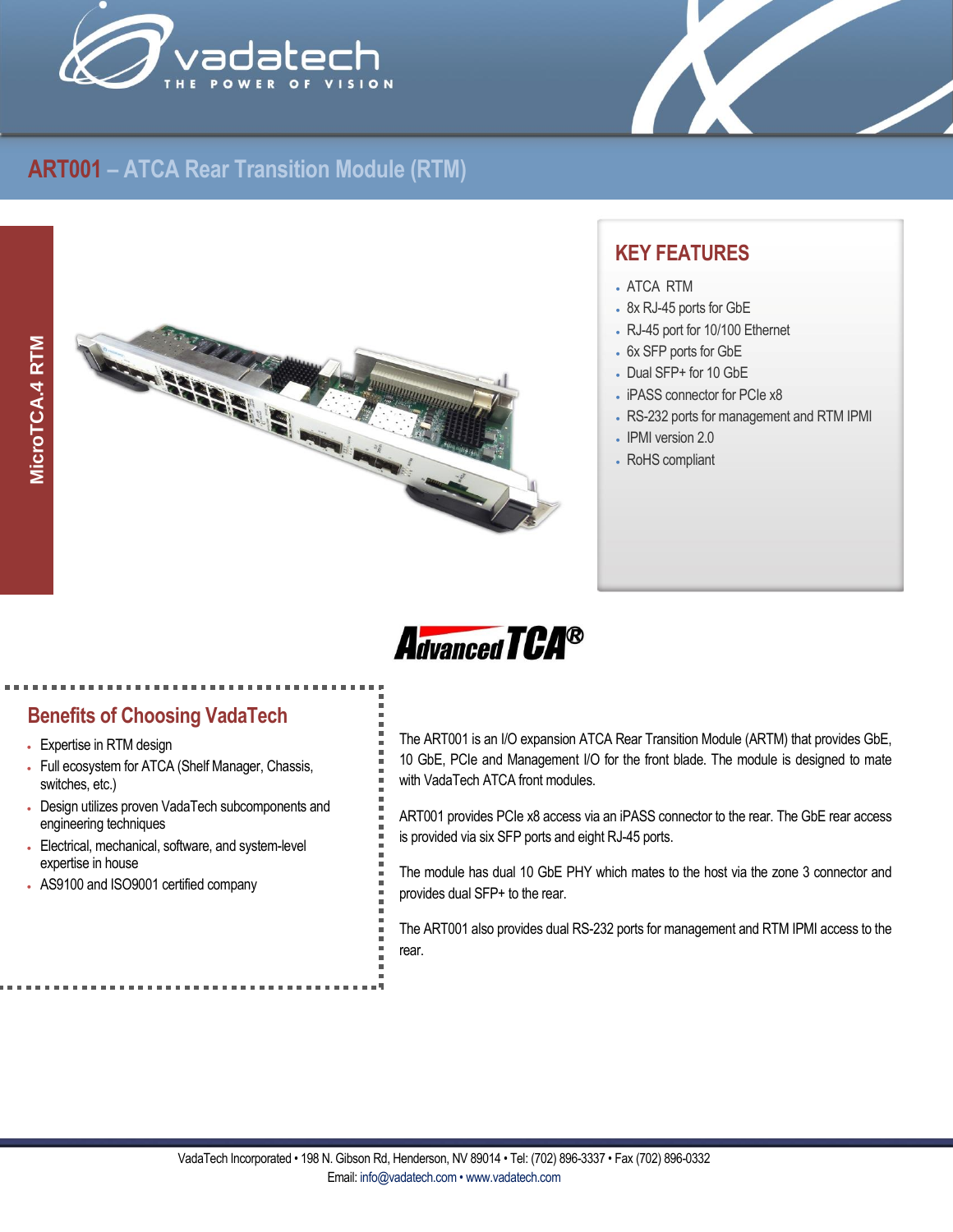## **BLOCK DIAGRAM**





# **FRONT PANEL**



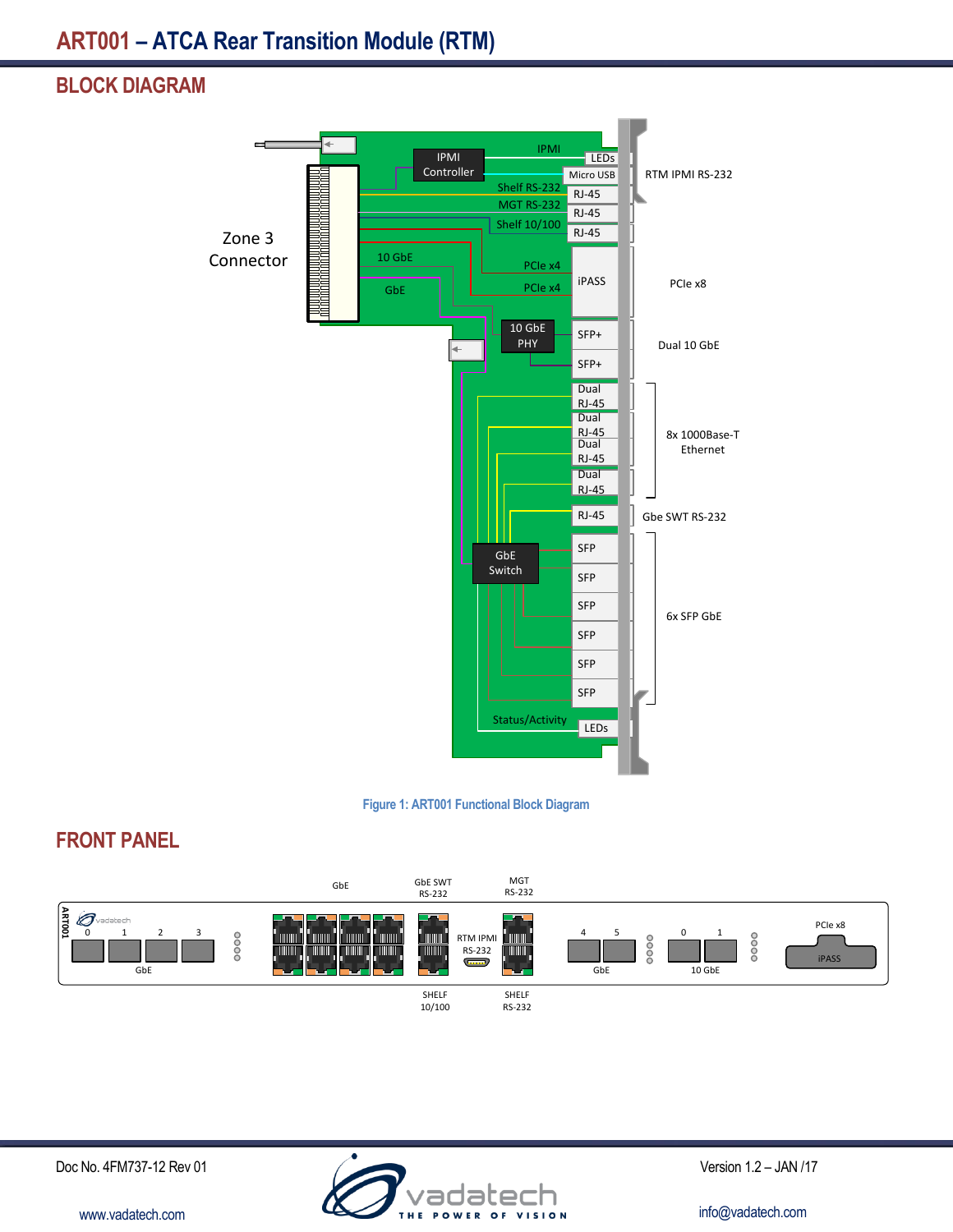# **SPECIFICATIONS**

| <b>Architecture</b>      |                                                                           |                                             |
|--------------------------|---------------------------------------------------------------------------|---------------------------------------------|
| <b>Physical</b>          | <b>Dimensions</b>                                                         | Width 12.69" (322.25 mm)                    |
|                          |                                                                           | Depth 3.7" (94 mm)                          |
| <b>Type</b>              | <b>ATCA RTM</b>                                                           | I/O module                                  |
| <b>Standards</b>         |                                                                           |                                             |
| <b>Module Management</b> | <b>IPMI</b>                                                               | IPMI Version 2.0                            |
| <b>Ethernet</b>          |                                                                           | GbE and 10 GbE                              |
| <b>PCle</b>              | Lanes                                                                     | x8                                          |
| <b>PICMG</b>             | <b>ATCA</b>                                                               | PICMG 3.0 R2.0                              |
| <b>Configuration</b>     |                                                                           |                                             |
| <b>Power</b>             | <b>ART001</b>                                                             | <b>18W</b>                                  |
| Environmental            | Temperature                                                               | Operating Temperature: -5° to 55° C         |
|                          |                                                                           | Storage Temperature: -40° to +90° C         |
|                          | Vibration                                                                 | 1G, 5 to 500 Hz on each axis                |
|                          | <b>Shock</b>                                                              | 30Gs each axis                              |
|                          | <b>Relative Humidity</b>                                                  | 5 to 95 percent, non-condensing             |
| Rear I/O                 | 10 GbE                                                                    | Dual SFP+                                   |
|                          | GbE                                                                       | 6x SFP and 8x RJ-45                         |
|                          | 10/100                                                                    | <b>RJ-45</b>                                |
|                          | PCle                                                                      | iPASS connector for PCIe x8                 |
|                          | <b>RS-232</b>                                                             | RS-232 for host CPU, Management, GbE Switch |
|                          | LEDs                                                                      | IPMI Management Control                     |
|                          |                                                                           | <b>Link/Status LEDs</b>                     |
|                          | Mechanical                                                                | Hot Swap Ejector Handle                     |
| <b>Other</b>             |                                                                           |                                             |
| <b>MTBF</b>              | MIL Hand book 217-F @ TBD Hrs                                             |                                             |
| <b>Certifications</b>    | Designed to meet FCC, CE and UL certifications where applicable           |                                             |
| <b>Standards</b>         | VadaTech is certified to both the ISO9001:2000 and AS9100B:2004 standards |                                             |
| Warranty                 | Two (2) years                                                             |                                             |

### **INTEGRATION SERVICES AND APPLICATION-READY PLATFORMS**

VadaTech has a full ecosystem of ATCA and μTCA products including chassis platforms, shelf managers, AMC modules, Switch and Payload Boards, Rear Transition Modules (RTM), Power Modules, and more. The company also offers integration services as well as pre-configured Application-Ready Platforms. Please contact VadaTech Sales for more information

#### **Trademarks and Disclaimer**

The VadaTech logo is a registered trademark of VadaTech, Inc. Other registered trademarks are the property of their respective owners. AdvancedTCA™ and the AdvancedMC™ logo are trademarks of the PCI Industrial Computers Manufacturers Group. All rights reserved. Specification subject to change without notice.